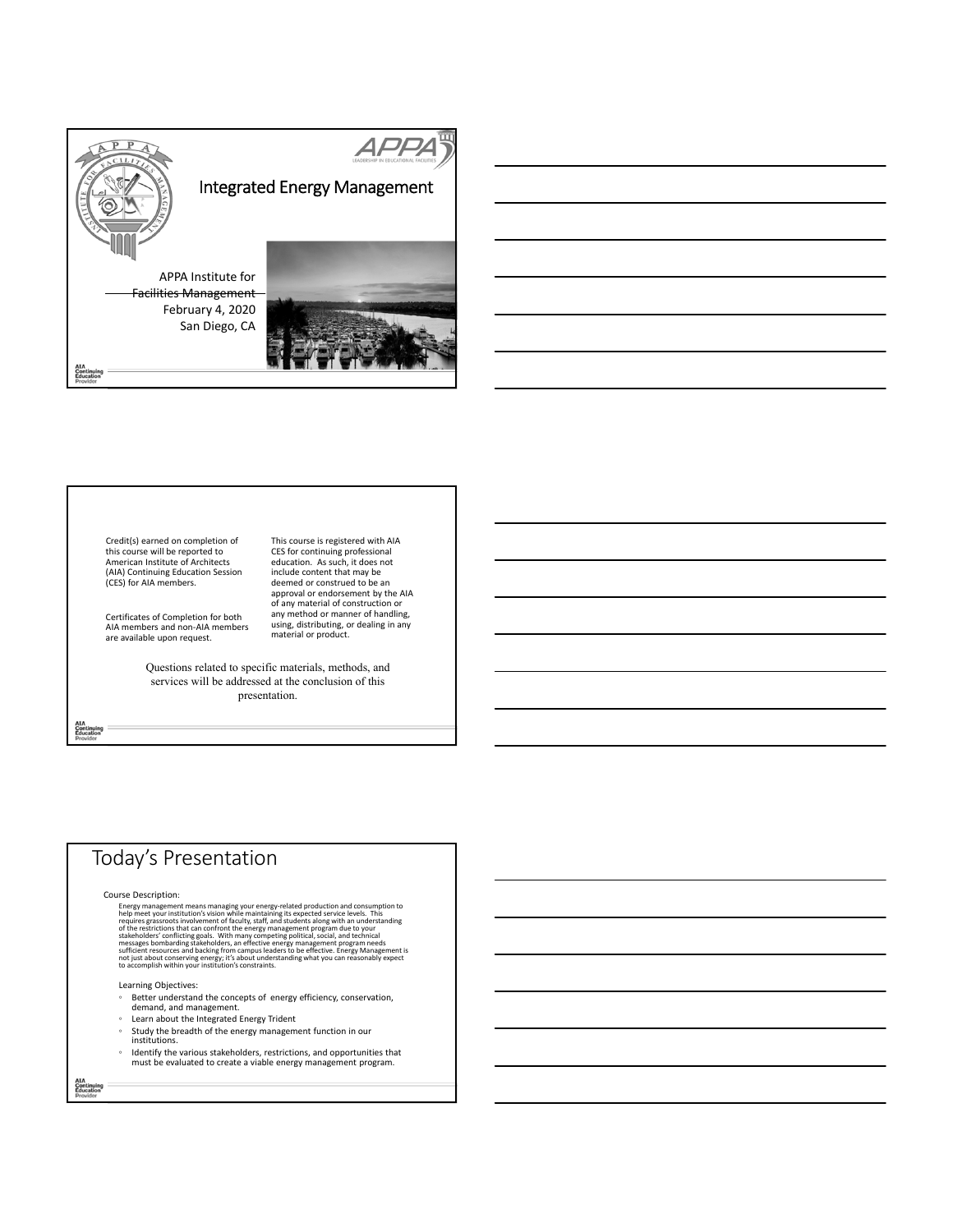









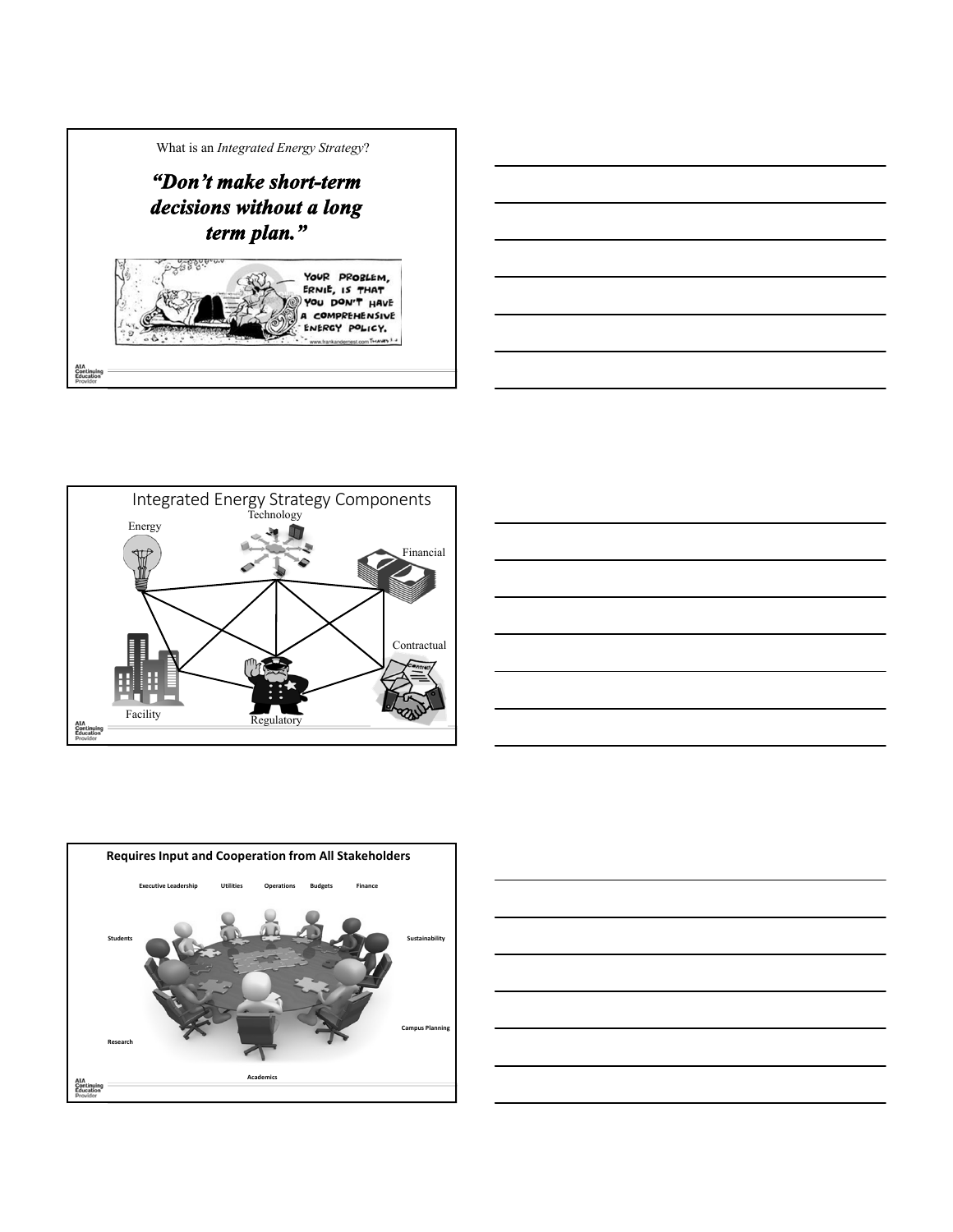



### INTEGRATED ENERGY MANAGEMENT **QUESTIONS**

- How does this fit with our institutional vision?
- $\blacklozenge$  What stakeholders are affected by the project(s)?
- Is this a conservation, efficiency or price/cost project?
- Will this save energy?
- Will this reduce total life-cycle costs?
- How will the funding be provided?
- Is this a sustainable concept?

# **Efficiency vs. Conservation**

## **Efficiency**

## **Technology-based**

- **Energy efficiency involves the use of technology, requiring less energy to perform the same function.**
- **Focuses on the equipment or system being used**
- **An example is installing LED light bulbs throughout a facility**

### **Conservation Behavior-based**

- **Energy conservation includes any behavior that results in the use of less energy.**
- **Focuses on the behavior of people**
- **An example is turning off the lights when not needed.**

AIA<br>Continuing<br>Education

AIA<br>Continuing<br>Education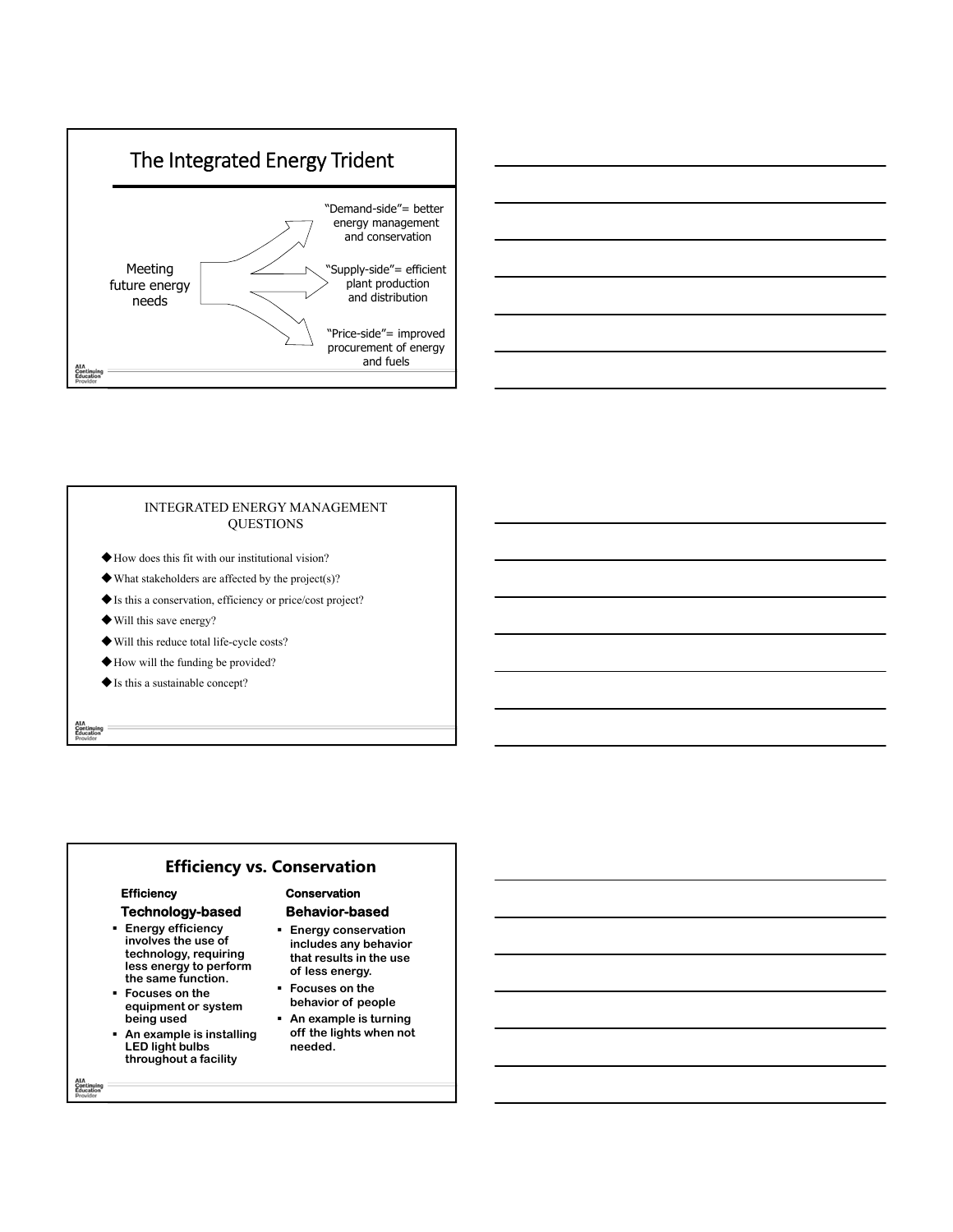### Demand-Side

### Energy Conservation Awareness Program

- Consider using outside consultant trained staff
- Must have constant and high level support
- Best if part of an energy management institutional policy

#### Energy Conservation and Efficiency Opportunities

- $\boldsymbol{\div}$  Energy audit
- $\clubsuit$ ESCO (energy services company)
- ◆ Be your own ESCO
- Use debt to finance needed changes

AIA<br>Continuing<br>Education

AIA<br>Continuing<br>Education

AIA<br>Continuing<br>Education

### GROUP DISCUSSION QUESTION #1

Your president/chancellor has signed on to a sustainability consortium. An idea to exchange compact fluorescent bulbs for LED's campuswide has been proposed.

- Is this a conservation or an efficiency project?
- Will this save energy?

Will this reduce total life-cycle costs?

Is this a sustainable concept?



# GROUP DISCUSSION QUESTION #1a

Your president/chancellor has signed on to a sustainability consortium. Suppose the proposal was to install lighting timers and ambient light sensors in classrooms.

- Is this a conservation or an efficiency project?
- Will this save energy?
- Will this reduce total life-cycle costs?
- Is this a sustainable concept?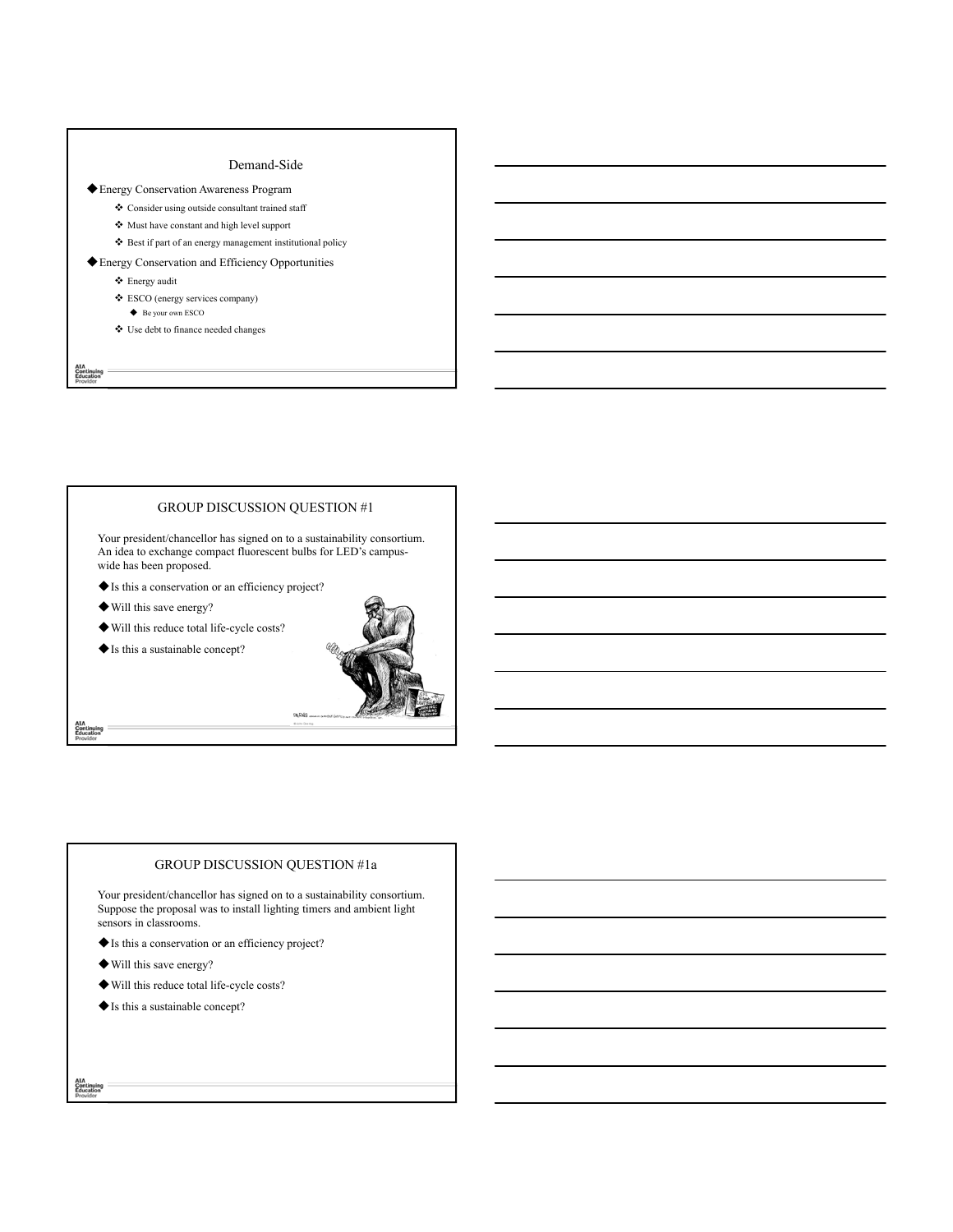# GROUP DISCUSSION QUESTION #1b

Another proposal is to hire an external firm to provide a behavioralfocused energy conservation program.

- Is this a conservation or an efficiency project?
- Will this save energy?
- Will this reduce total life-cycle costs?
- Is this a sustainable concept?

AIA<br>Continuing<br>Education

### Supply-Side

#### Energy Efficiency Opportunities

- Energy audit: Provide only the capacity needed
- Use debt to finance needed changes
- ESCO (energy services company)
	- ◆ Be your own ESCO
- Operational changes
	- $\blacklozenge$  Optimization of assets ◆ Efficiency mapping
- $\blacklozenge$  Synergize
- 
- Make versus Buy  $\bigstar$ KPI/MMV

Continuing<br>Education

# GROUP DISCUSSION QUESTION #2

You have projected the need for additional district heating capacity to your campus over the next 10 years. Your utilities group has proposed that the campus generate a portion of its power through cogeneration and provide the needed steam capacity from waste heat boilers. Capital funds are very restricted, but the project could pay for itself over 20 years.

- Is this a conservation or an efficiency project?
- Will this save energy?
- Will this reduce total life-cycle costs?
- $\blacklozenge$  Is this a sustainable concept?
- How can it be funded?

AIA<br>Continuing<br>Education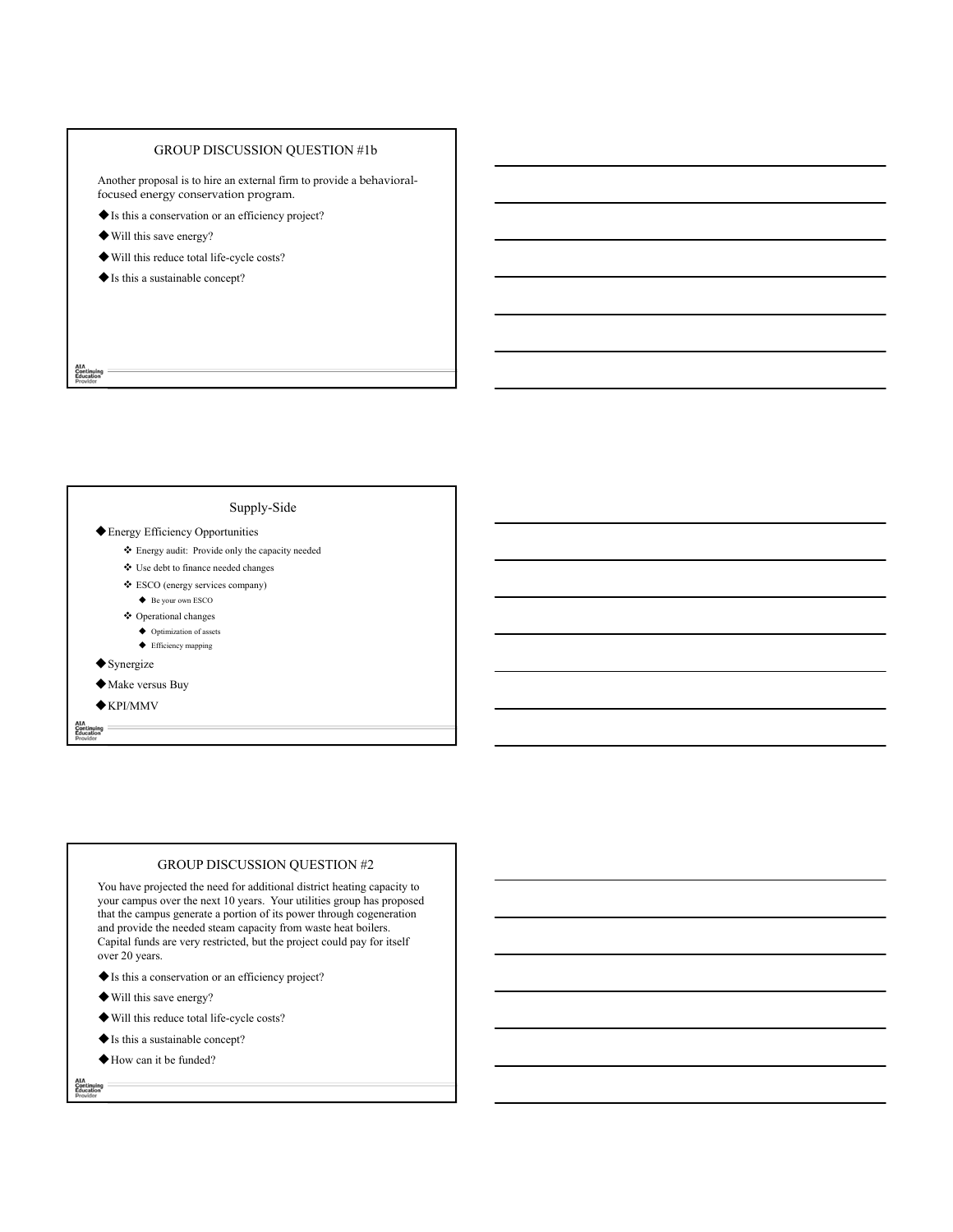#### GROUP DISCUSSION QUESTION #2a

You have projected the need for additional district cooling capacity to your campus over the next 10 years. Your utilities group has proposed that the needed capacity come from a large cooling storage facility. Existing cooling assets will be run at night to charge the storage which will be depleted during the day. Capital funds are very restricted, but the project could pay for itself over 20 years.

Is this a conservation or an efficiency project?

- Will this save energy?
- Will this reduce total life-cycle costs?
- Is this a sustainable concept?

How can it be funded?

AIA<br>Continuing<br>Education

### Price-Side

Take an active role in the regulatory process

Intercede as an institution

Intercede as an institutional group

Intercede as an industrial group

Purchase fuel and power on the open market

Recognize the expertise and cost requirements to become effective in an open market

Make versus Buy decision making tools

### GROUP DISCUSSION QUESTION #3

Your institution has been approached by a representative of a consortium that intercedes in regulatory rate cases advocating for green, fossil-fuel-free, alternative energy electrical production. What advice will you give executive management?

AIA<br>Continuing<br>Education

Continuing<br>Education